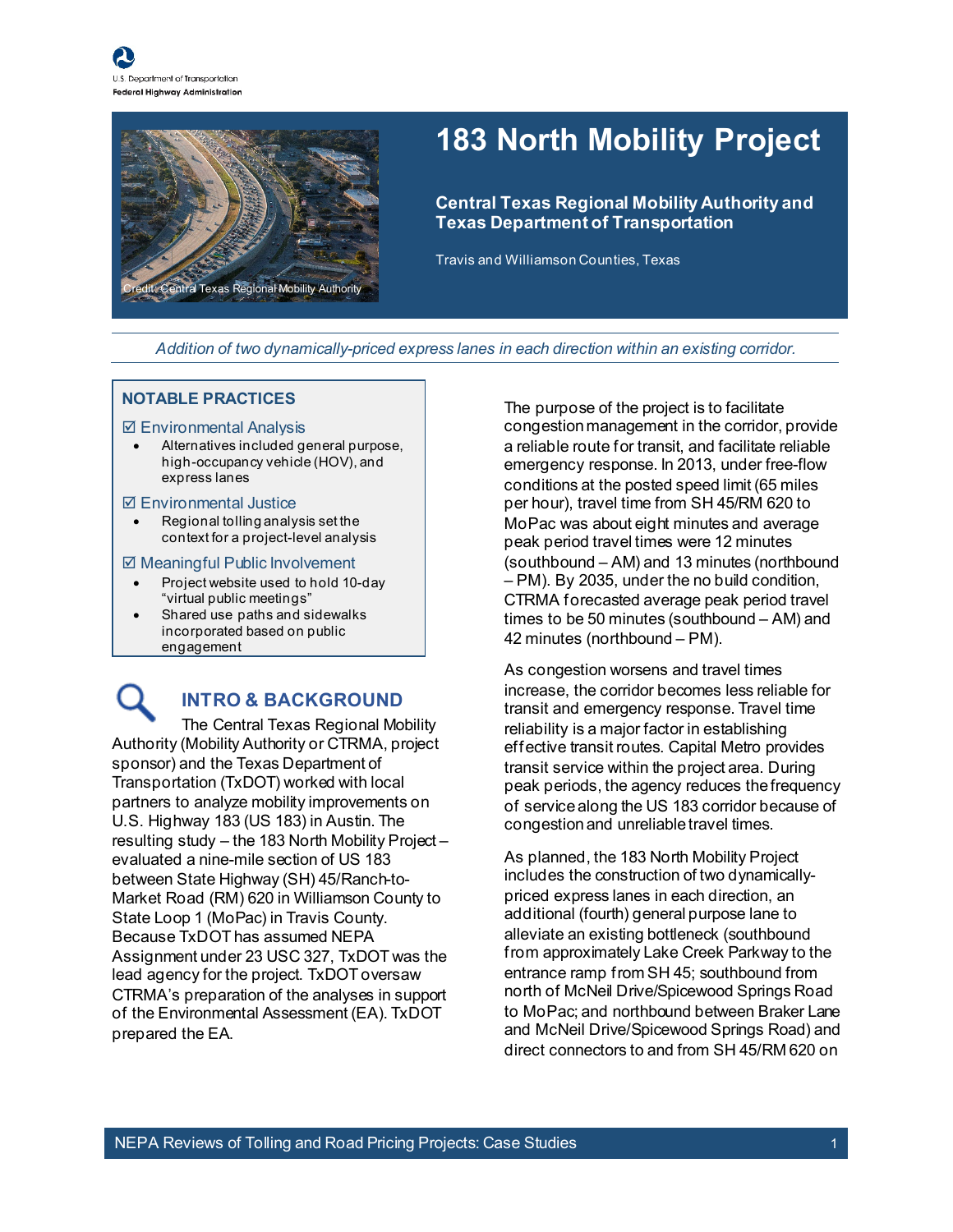the north and MoPac on the south. In addition, CTRMA planned transitions between the improved section of US 183 and existing facilities along SH 45/RM 620, MoPac (south to RM 2222) and on US 183 north and south of the project area. Se[e Figure 1.](#page-1-0)



<span id="page-1-0"></span>*Figure 1. 183 North Mobility Project Location Map. Credit: Central Texas Regional Mobility Authority.* 



The EA included an alternatives analysis technical memorandum and community impact assessment, indirect impacts, and cumulative impacts technical reports.

The alternatives analysis technical memorandum evaluated transportation system management, transportation demand management, as well as build alternatives including general purpose, HOV lanes, and express lanes. TxDOT evaluated the Express Lanes Alternative and No Build Alternative in the EA.

Ultimately, TxDOT selected the Express Lanes Alternative as the preferred alternative for

meeting the purpose and need: managing congestionand providing a reliable route for transit and emergency response. Additionally, dynamic pricing would provide funding to construct and operate the proposed project, as included in the region's financially constrained long-range Regional Transportation Plan (RTP).

CTRMA calculated project-level travel time differences using Capital Area Metropolitan Planning Organization's (CAMPO) July 2011 travel demand model. The results showed a reduction in travel time for the express lanes and the general purpose lanes.

TxDOT issued the Finding of No Significant Impact (FONSI) in April 2016. CTRMA anticipates construction activities to commence in early 2022.

**ENVIRONMENTAL JUSTICE** As part of the community impact assessment, CTRMA and TxDOT conducted a project-level environmental justice (EJ) tolling analysis for the 183 North Mobility Project and evaluated the potential economic impacts of using the dynamically-priced facility. The project-level analysis relied on the conclusions of the Texas Transportation Institute's *Toll Road Opinion Survey* (2008), which found that the frequency of toll road use was similar between EJ and non-EJ respondents, with about half the respondents reporting that they used toll roads to avoid congestion and for convenient trips. However, EJ respondents were more likely to use toll roads for non-discretionary trips (e.g., trips to work or school). The survey researchers concluded that using toll roads is based more on choice rather than necessity (TTI, 2008).

The results of the project-level EJ and tolling analysis showed that costs for using the express lanes would require a greater percentage of a low-income users' household income. The travel time analysis noted that implementation of the project would result in substantial improvement in projected 2035 travel times in the general purpose lanes. Additionally, Capital Metro buses would be able to use the express lanes toll-free, enabling more reliable transit along this route. As a result, TxDOT does not anticipate